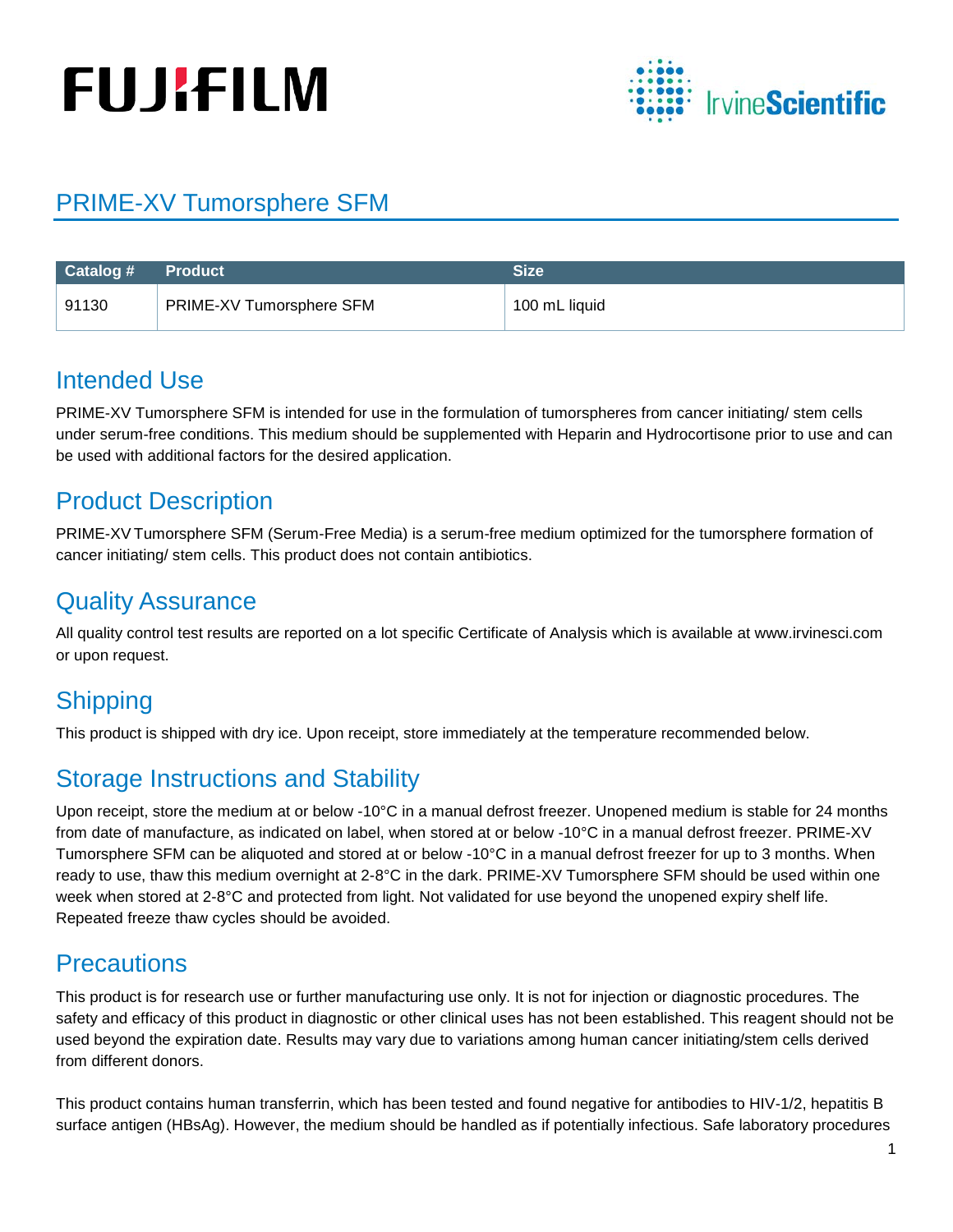should be followed and protective clothing should be worn when handing this medium. The acute and chronic effects of over-exposure to this medium are unknown.

## Directions for Use

The following protocol is optimized for tumorsphere formation using HeLa, MCF-7 and A549 cells. Allow frozen media to thaw at room temperature for a few hours or store overnight at 2-8°C. Media should be pre-warmed before introducing cells. Pre-warm media at 37°C for no more than 30 minutes. Pre-warming can be done before or after adding supplements. Media is stable at 2-8°C for 1 week.

#### **Preparation complete medium**

1. The following supplements need to be added to the PRIME-XV Tumorsphere SFM (IS, Catalog #91130) prior to use:

2U/mL of Heparin (Sigma Aldrich®, # H3149)

0.5μg/mL Hydrocortisone (Sigma Aldrich®, # H0135)

#### **Tumorsphere Formation Assay**

- 1. Pre-warm complete PRIME-XV Tumorsphere SFM to 37°C for no more than 30 minutes. Avoid repeated warming of medium, as it may reduce product performance.
- 2. Remove spent media from T-75 flask culture and gently rinse cells once with 10mL PBS for each T-75 flask.
- 3. Gently detach cells from culture dish with appropriate volume of room temperature TrypLE™ Express or equivalent solution to each T-75 flask. Tilt the flask in all directions to disperse the cell dissociation solution evenly over the cells.
- 4. Incubate the cells at 37°C, 5% CO2 incubator. Monitoring periodically for cell detachment by observing the cells under the microscope. Cells will start to round and detach. Tap the side of the flask to aid the detachment of the cells and return culture to the incubator. Repeat the above process until at least 90% of cells are fully detached. This cell detachment process takes approximately 5-10 minutes.
- 5. Add 5mL of MEM NEAA (IS, Catalog #9130) medium to the flask. Disperse the cells by pipetting the media over the entire growing surface of the flask and transfer the contents to a 15mL conical tube. Take a cell count prior to centrifugation.
- 6. Centrifuge cells down at 400g for 5 minutes. Aspirate off supernatant.
- 7. Gently resuspend cell pellet in appropriate volume of pre-warmed PRIME-XV Tumorsphere SFM and transfer to ultralow adhesion plates. Recommended cells for plating can vary between  $5 \times 10^3$  to  $6 \times 10^5$  cells per well in a six-well plate.
- 8. Incubate at 37°C, 5% CO<sub>2</sub> incubator. Sphere formation should occur within 3-10 days.

\*TrypLE™ Express is a trademark of Life Technologies Corporation, Carlsbad, CA.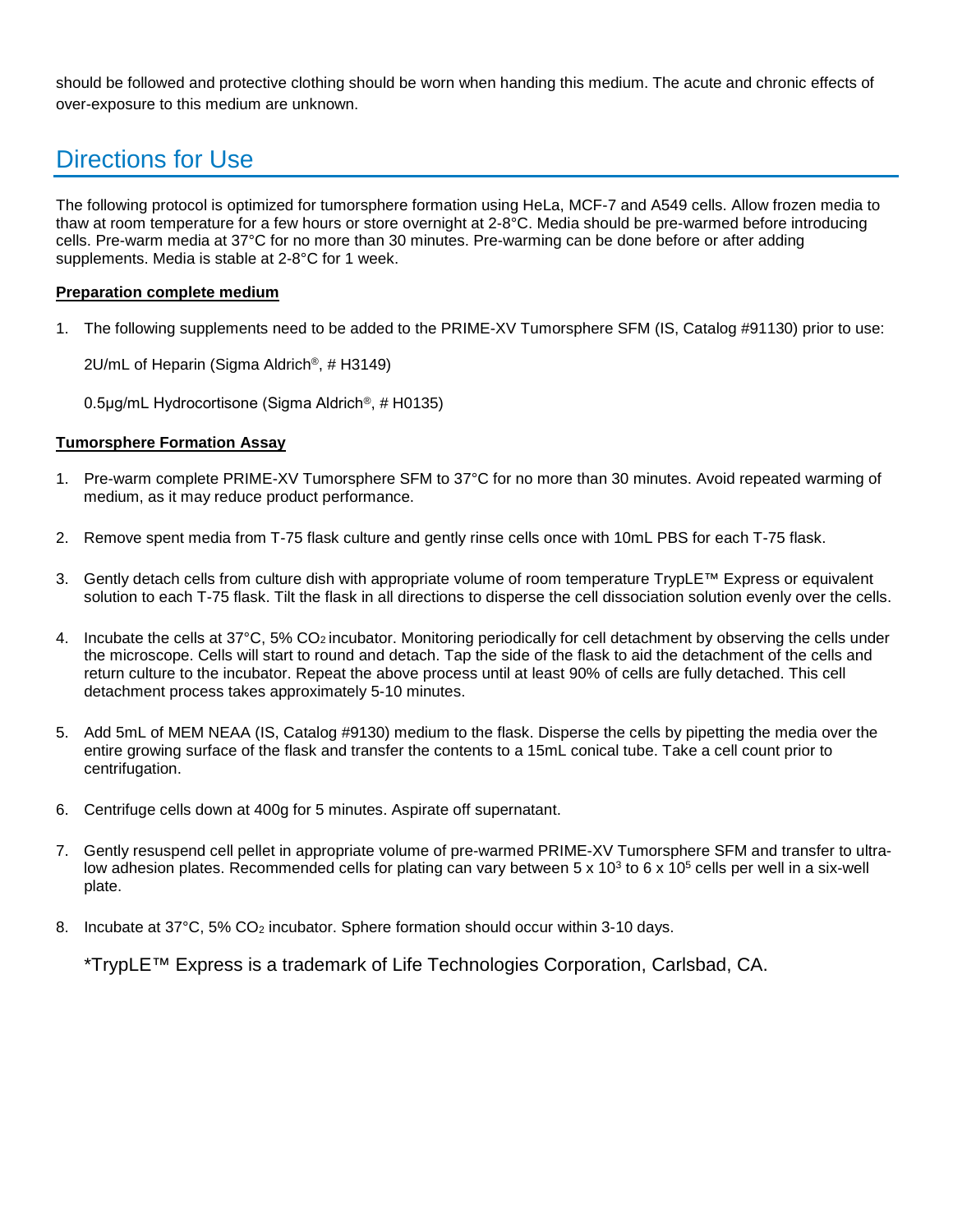## Data

**A**



**Figure 1.** PRIME-XV Tumorsphere SFM (A) supports tumorsphere formation of MCF-7 cells, as compared to control 10% serum-containing medium (B). Images were taken at 10X magnification.

**B**



**A**



 $\sqrt{17%}$ CD44  $CD24$  **Figure 2.** Alizarin low cytometry analysis of MCF-7 cells cultured for 7 days in PRIME-XV Tumorsphere SFM (A) showed a five-fold enrichment of CD44+/ CD24<sup>low</sup> cells compared to CD44+/ CD24<sup>low</sup> cells in control 10% serum-containing DMEM (B).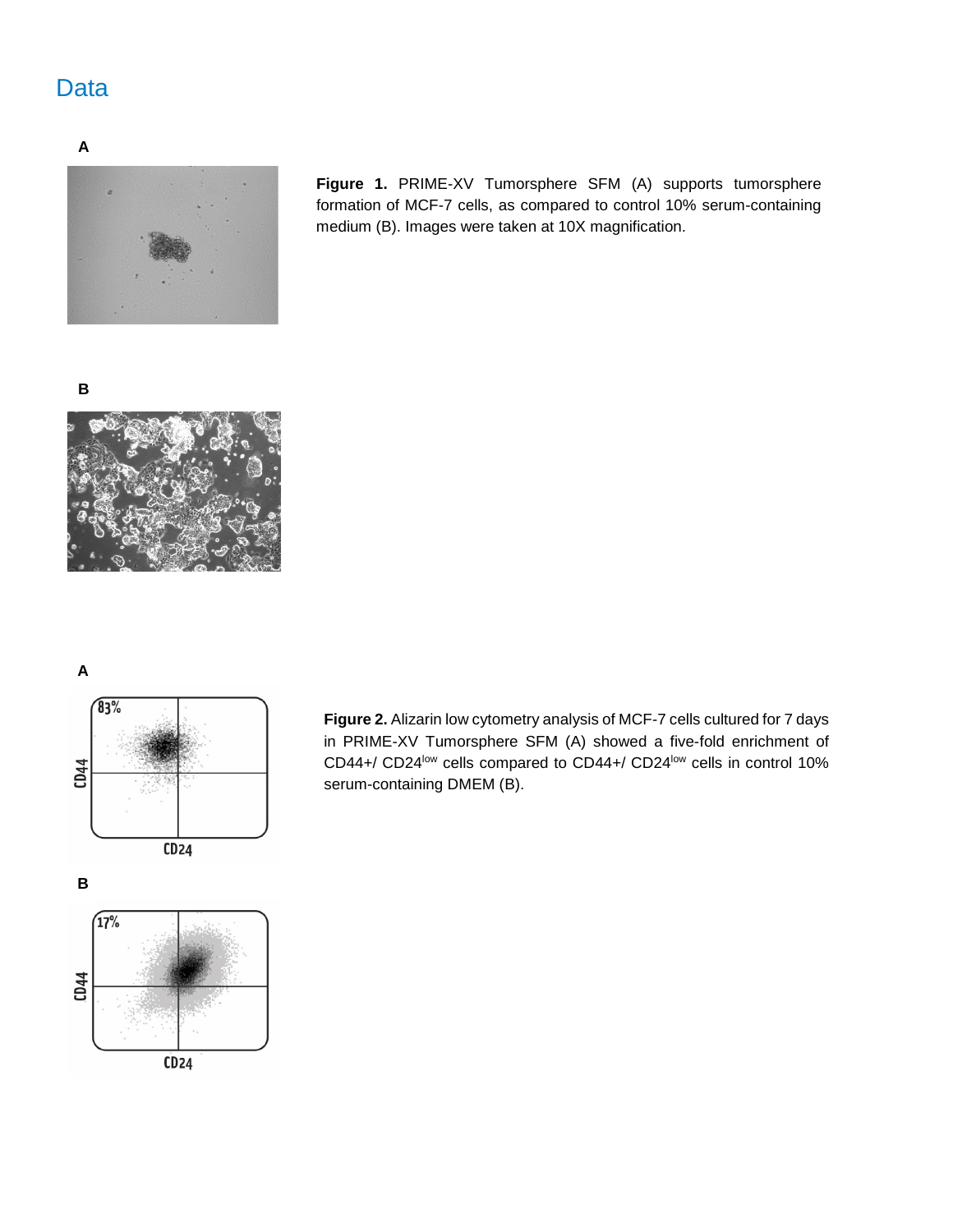# Related Products

| Catalog # Product |                         | <b>Size</b>             |
|-------------------|-------------------------|-------------------------|
| 91139             | <b>PRIME-XV FreezIS</b> | 10 mL and 100 mL liquid |